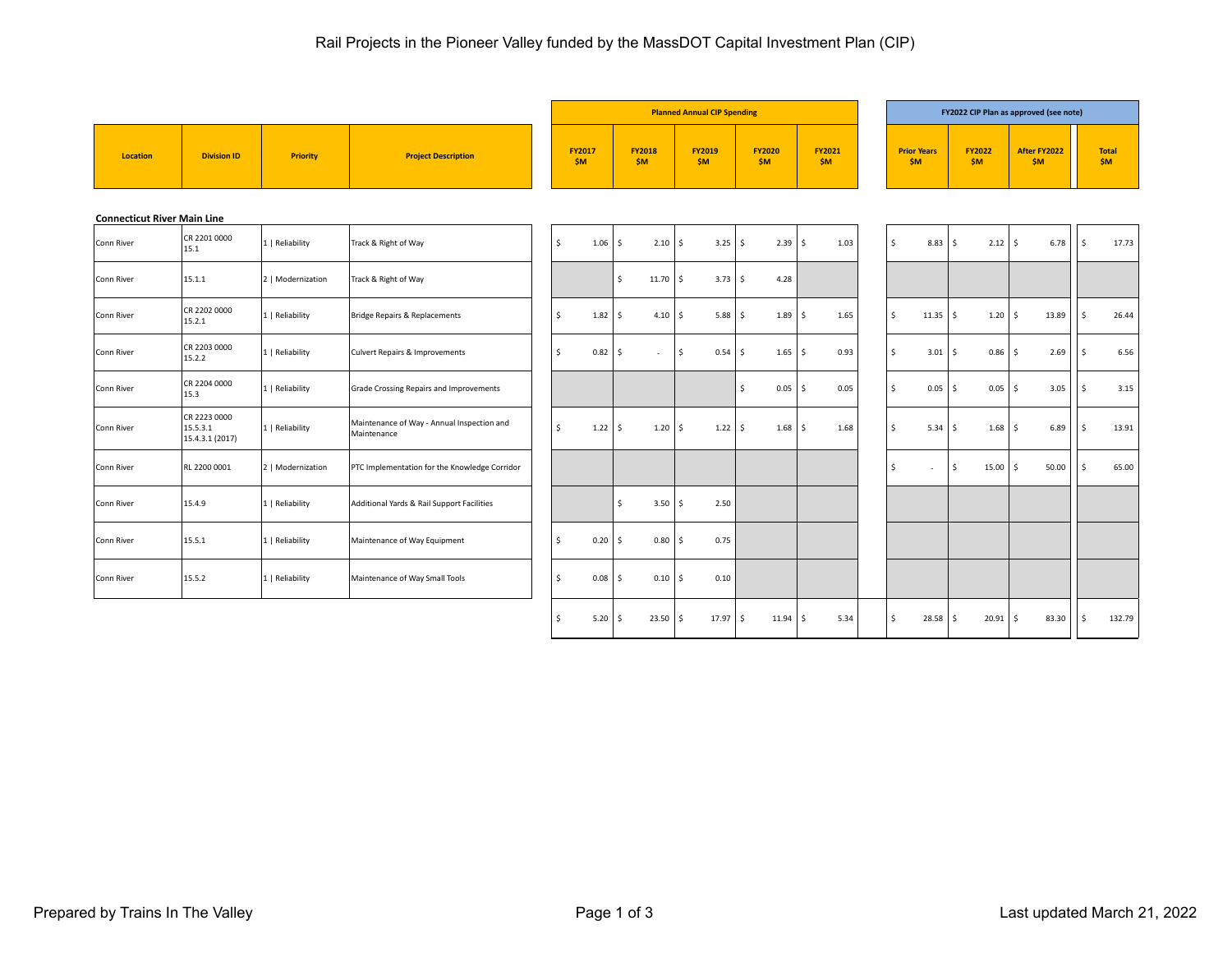|                 |                    |                   |                                                                   |    |                        |    |                        | <b>Planned Annual CIP Spending</b> |              |                        |                 |      |                             |                      |                        |             | FY2022 CIP Plan as approved (see note) |               |                            |
|-----------------|--------------------|-------------------|-------------------------------------------------------------------|----|------------------------|----|------------------------|------------------------------------|--------------|------------------------|-----------------|------|-----------------------------|----------------------|------------------------|-------------|----------------------------------------|---------------|----------------------------|
| Location        | <b>Division ID</b> | <b>Priority</b>   | <b>Project Description</b>                                        |    | <b>FY2017</b><br>\$M\$ |    | <b>FY2018</b><br>\$M\$ | <b>FY2019</b><br>\$M\$             |              | <b>FY2020</b><br>\$M\$ | FY2021<br>\$M\$ |      | <b>Prior Years</b><br>\$M\$ |                      | <b>FY2022</b><br>\$M\$ |             | After FY2022<br>\$M\$                  |               | <b>Total</b><br><b>\$M</b> |
| <b>Stations</b> |                    |                   |                                                                   |    |                        |    |                        |                                    |              |                        |                 |      |                             |                      |                        |             |                                        |               |                            |
| Conn River      | CR 2223 0000       |                   | Knowledge Corridor Stations (2019-)<br>(Northampton & Greenfield) |    |                        |    |                        | Ś                                  | $4.50$ \ \$  | 0.05                   | l \$            | 0.05 | $\mathsf{S}$                | $4.55$ $\frac{1}{5}$ |                        | $0.05$   \$ | 0.30                                   | <sup>\$</sup> | 4.90                       |
| Conn River      | 15.4.7             | 2   Modernization | Knowledge Corridor Stations (2018)<br>(Northampton)               |    |                        |    | 4.50                   |                                    |              |                        |                 |      |                             |                      |                        |             |                                        |               |                            |
| Conn River      |                    |                   | Knowledge Corridor Stations (2019-)<br>(Northampton & Greenfield) |    |                        |    |                        |                                    | 1.00         |                        |                 |      |                             |                      |                        |             |                                        |               |                            |
| Conn River      | 15.4.8             | 2   Modernization | Knowledge Corridor Stations (2018)<br>(Greenfield)                |    |                        |    | 1.00                   |                                    |              |                        |                 |      |                             |                      |                        |             |                                        |               |                            |
| Statewide       | 22.3               | 2   Modernization | Springfield Station Platform C                                    | Ŝ. | 2.00                   | Ŝ. | 10.50                  | \$                                 | 6.50         |                        |                 |      |                             |                      |                        |             |                                        |               |                            |
|                 |                    |                   |                                                                   | 5، | $2.00$   \$            |    | $16.00$   \$           |                                    | $12.00$   \$ | $0.05$   \$            |                 | 0.05 | Ŝ.                          | 4.55 $\vert$ \$      |                        | $0.05$   \$ | 0.30                                   | \$            | 4.90                       |

## **Expansion Projects**

| Springfield | RL 2200 0003 | 3   Expansion | Springfield Area Master Planning<br>(Track reconfiguration in and around the station) |  |  |  |  |  | 1.00 | 1.00               | 2.00 |
|-------------|--------------|---------------|---------------------------------------------------------------------------------------|--|--|--|--|--|------|--------------------|------|
| Statewide   | SW 3006 0000 | 3   Expansion | Rail Expansion Project Development Support                                            |  |  |  |  |  | 0.15 | 107<br><b>1.</b> 2 | 2.12 |

| Springfield Area Master Planning<br>(Track reconfiguration in and around the station) |  |  |  |  | 1.00 | 1.00 | 2.00 |
|---------------------------------------------------------------------------------------|--|--|--|--|------|------|------|
| Rail Expansion Project Development Support                                            |  |  |  |  | 0.15 | 1.97 | 2.12 |
|                                                                                       |  |  |  |  | 1.15 | 2.97 | 4.12 |

| $\sim$ | -\$ | $1.00$ \$   | 1.00 | \$<br>2.00 |
|--------|-----|-------------|------|------------|
|        | -\$ | $0.15$ \$   | 1.97 | \$<br>2.12 |
|        | \$  | $1.15$   \$ | 2.97 | \$<br>4.12 |

## **Other Projects**

| East Deerfield Yard | DF 2205 0000         | 1   Reliability   | East Deerfield Yard Intermodal Project                            |  |             |              |       |  |  | $3.10$   \$ | 2.50  | 5.60  |
|---------------------|----------------------|-------------------|-------------------------------------------------------------------|--|-------------|--------------|-------|--|--|-------------|-------|-------|
| East Deerfield Yard | 19                   | 1   Reliability   | Capital Investment in facility                                    |  | $2.00$   \$ | $1.00$   \$  | 0.03  |  |  |             |       |       |
| Statewide           | SW 2212 0000<br>30.1 | 2   Modernization | New England Central Track and ROW<br>Modernization (286K project) |  |             | $10.00$   \$ | 20.00 |  |  | 8.00        | 18.40 | 26.40 |

| East Deerfield Yard Intermodal Project                            |                          |             |      |    |              |     |       |  | $\overline{\phantom{a}}$ |   | 3.10  | -\$ | 2.50  | 5.60  |
|-------------------------------------------------------------------|--------------------------|-------------|------|----|--------------|-----|-------|--|--------------------------|---|-------|-----|-------|-------|
| Capital Investment in facility                                    |                          |             | 2.00 | -S | $1.00$   \$  |     | 0.03  |  |                          |   |       |     |       |       |
| New England Central Track and ROW<br>Modernization (286K project) |                          |             |      |    | 10.00        | -\$ | 20.00 |  | $\overline{\phantom{a}}$ | 5 | 8.00  | -\$ | 18.40 | 26.40 |
|                                                                   | $\overline{\phantom{a}}$ | 2<br>$\sim$ | 2.00 | -Ś | $11.00$   \$ |     | 20.03 |  | $\overline{\phantom{a}}$ | 5 | 11.10 | -\$ | 20.90 | 32.00 |

| \$ | \$<br>3.10  | \$<br>2.50  | \$<br>5.60  |
|----|-------------|-------------|-------------|
|    |             |             |             |
| \$ | \$<br>8.00  | \$<br>18.40 | \$<br>26.40 |
| \$ | \$<br>11.10 | \$<br>20.90 | \$<br>32.00 |